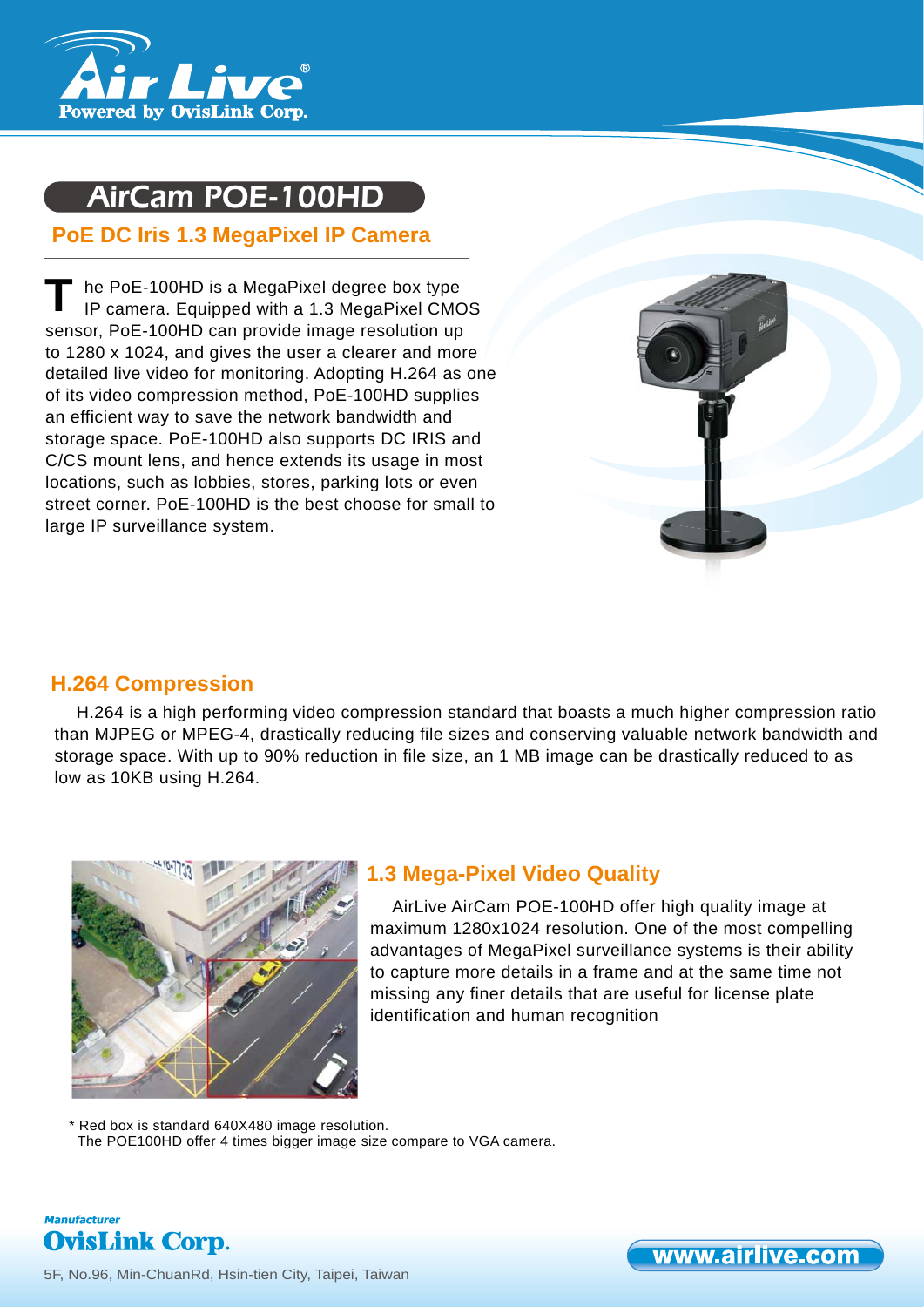

# **AirLive CamProExpress**

The AirLive CamPro Express supports 32 cameras, providing a fully integrated surveillance and alarm management solution. The AirLive CamPro Express is complete freeware for you to do the centre monitor. You can find this software in the CD or you can download from the support page.The Cam Pro Express support WL-2000CAM, POE-100CAMv2, POE-200CAMv2, OD-300CAM, POE-260CAM,WL-2600CAM.OD-325HD,OD-600HD,POE-250HD,POE-200HD.

- The E-map user interface and intelligent privilege management solves management problems.
- Multiple rotation screens (1/4/9/16/32) provide the most flexible method to monitor your surveillance installation.

# **Web Monitor**

The CamPro Express allows you to monitor 32 channels via the computer and WEB UI. You can choose how you would like to view the camera, the Cam Pro Express supports 1/4/9/16/32 different view. You can also choose to view the different camera in single view or 1/4/9/16/32 view.









The CamPro Express allows you to monitor 32 channels via the computer and WEB UI. You can choose how you would like to view the camera, the Cam Pro Express supports 1/4/9/16/32 different view. You can also choose to view the different camera in single view or 1/4/9/16/32 view.



5F, No.96, Min-ChuanRd, Hsin-tien City, Taipei, Taiwan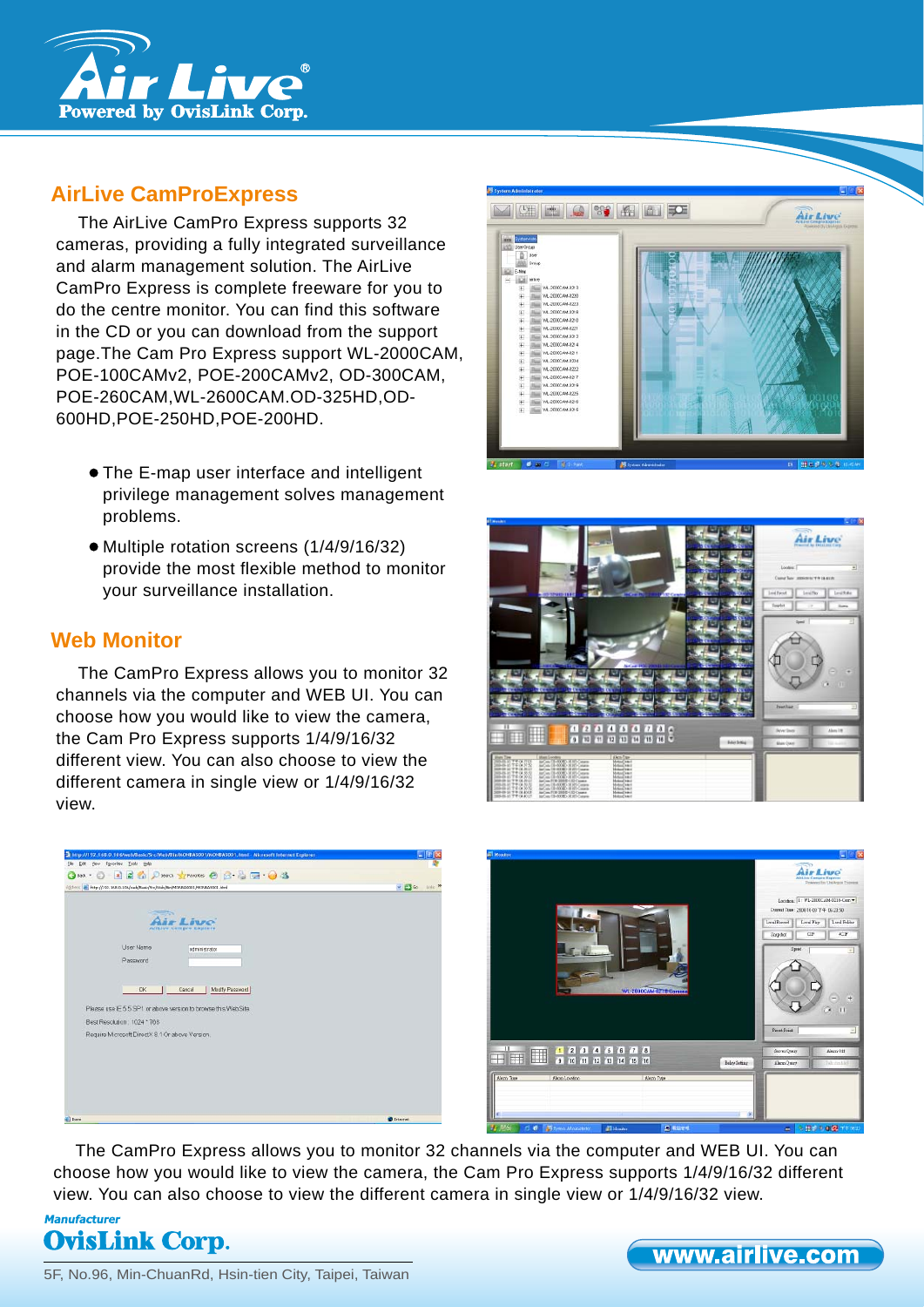

### **Specifi cations**

# **Hardware**

- **Image Device**
- 1.3 Mega-pixel image sensor

#### **Effective Pixels**

- 1280 x 1024 pixels

**Sensitivity** - 1.0V/lux-sec (550nm)

**Signal to Noise** - 44dB

**Lens** - F:1.8 ; f:4.3mm, C/CS mount (optional)

**IRIS Control** - DC IRIS

# **IP Module**

#### **Video**

#### **Video Encoder**

- H.264, MPEG4 and Motion JPEG simultaneously (Tri-encoders)

#### **Video Profile**

- 11 profiles simultaneously
- H.264 SXGA/ VGA / QVGA / QQVGA
- MPEG4 VGA / QVGA / QQVGA
- M-JPEG SXGA/ VGA / QVGA / QQVGA

#### **Frame Rate**

- Mega-pixel mode: Up to 15fps for all 11 profiles
- VGA mode: Up to 30fps for all 9 profiles

### **Image Setting**

- De-noise
- Brightness, sharpness, contrast text, time and date overlay

#### **Streaming**

- Simultaneously multi-profile streaming
- Streaming over UDP, TCP, or HTTP
- Multicast streaming
- M-JPEG streaming over HTTP
- Supports 3GPP mobile surveillance
- Controllable frame rate and bandwidth
- Constant and variable bit rate (MPEG4 / H.264)

#### **Audio**

#### **Audio Encoder**

- RTSP: G.711 64kbps, G.726 32kbps
- 3GPP: AMR

#### **Audio Streaming**

- One-way or two-way

#### **Microphone**

- Built-in microphone input

#### **Audio Output**

- Line level out

#### **Network**

#### **Supported Protocols**

- TCP, UDP, HTTP, HTTPS, SMTP, FTP, NTP, DNS, DDNS, DHCP, ARP, Bonjour, UPnP, RTSP, RTP, RTCP, PPPoE, 3GPP, ICMP, Samba

#### **Security**

- Password protection, IP address filtering, user access log

#### **Users**

- 20 simultaneous unicast users
- Unlimited users using multicast

#### **Ethernet**

- 10/100M auto negotiation

**Manufacturer OvisLink Corp.** 

5F, No.96, Min-ChuanRd, Hsin-tien City, Taipei, Taiwan